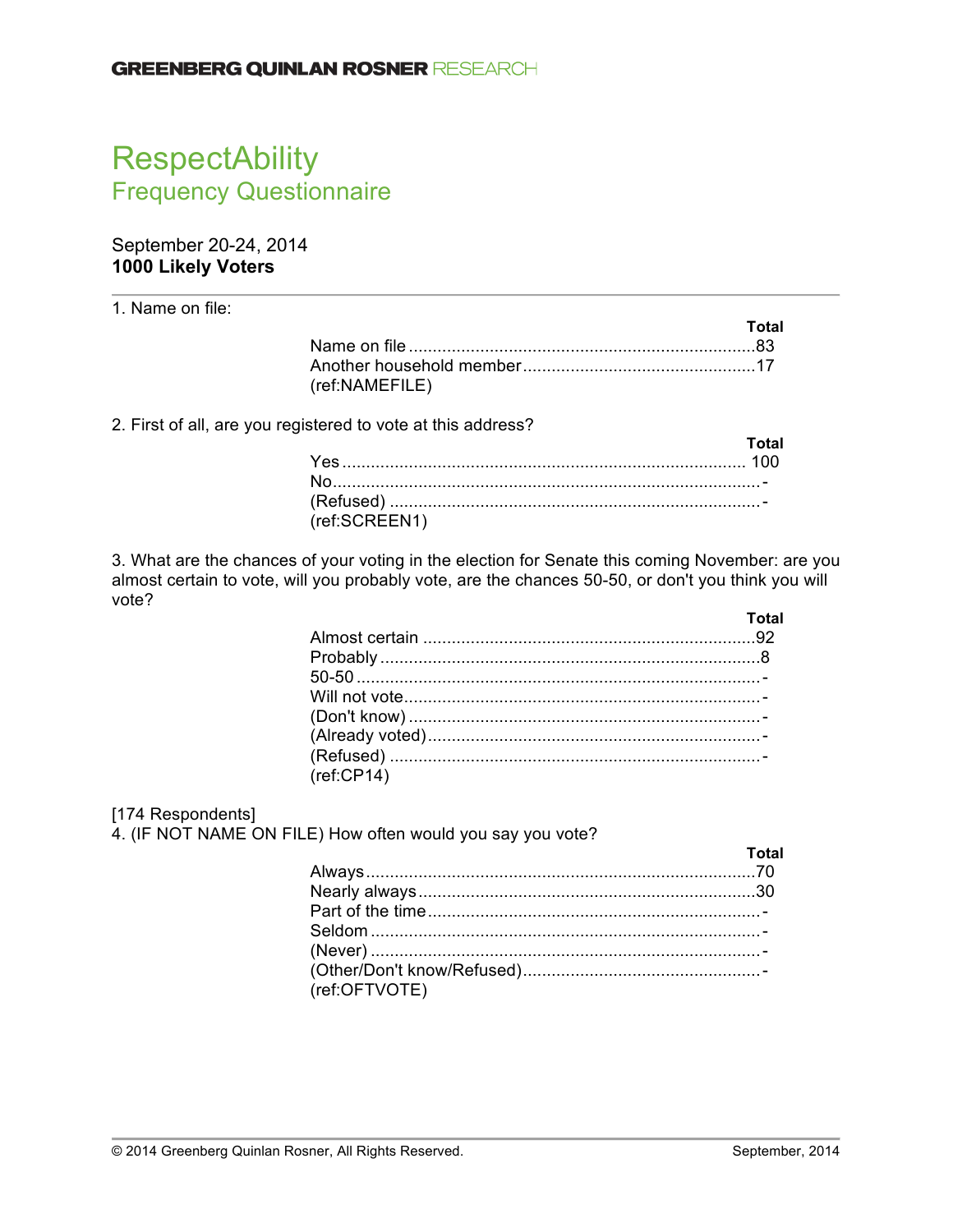5. (SPLIT A) Now for something different. Thinking about the current policies and programs your state government has to help people with disabilities get jobs and become independent, would you say the state government is doing more than enough, doing enough, not doing enough, or not doing anywhere near enough to help citizens in your state who have disabilities get a job and become independent? **Total**

|                | . |
|----------------|---|
|                |   |
|                |   |
|                |   |
|                |   |
|                |   |
|                |   |
|                |   |
|                |   |
| (ref:RESSTATE) |   |

#### [500 Respondents]

6. (SPLIT B) Now for something different. Thinking about the current policies and programs the federal government has to help people with disabilities get jobs and become independent, would you say the federal government is doing more than enough, doing enough, not doing enough, or not doing anywhere near enough to help citizens in your state who have disabilities get a job and become independent? **Total**

|                | l vlai |
|----------------|--------|
|                |        |
|                |        |
|                |        |
|                |        |
|                |        |
|                |        |
|                |        |
|                |        |
| (ref:RESFEDER) |        |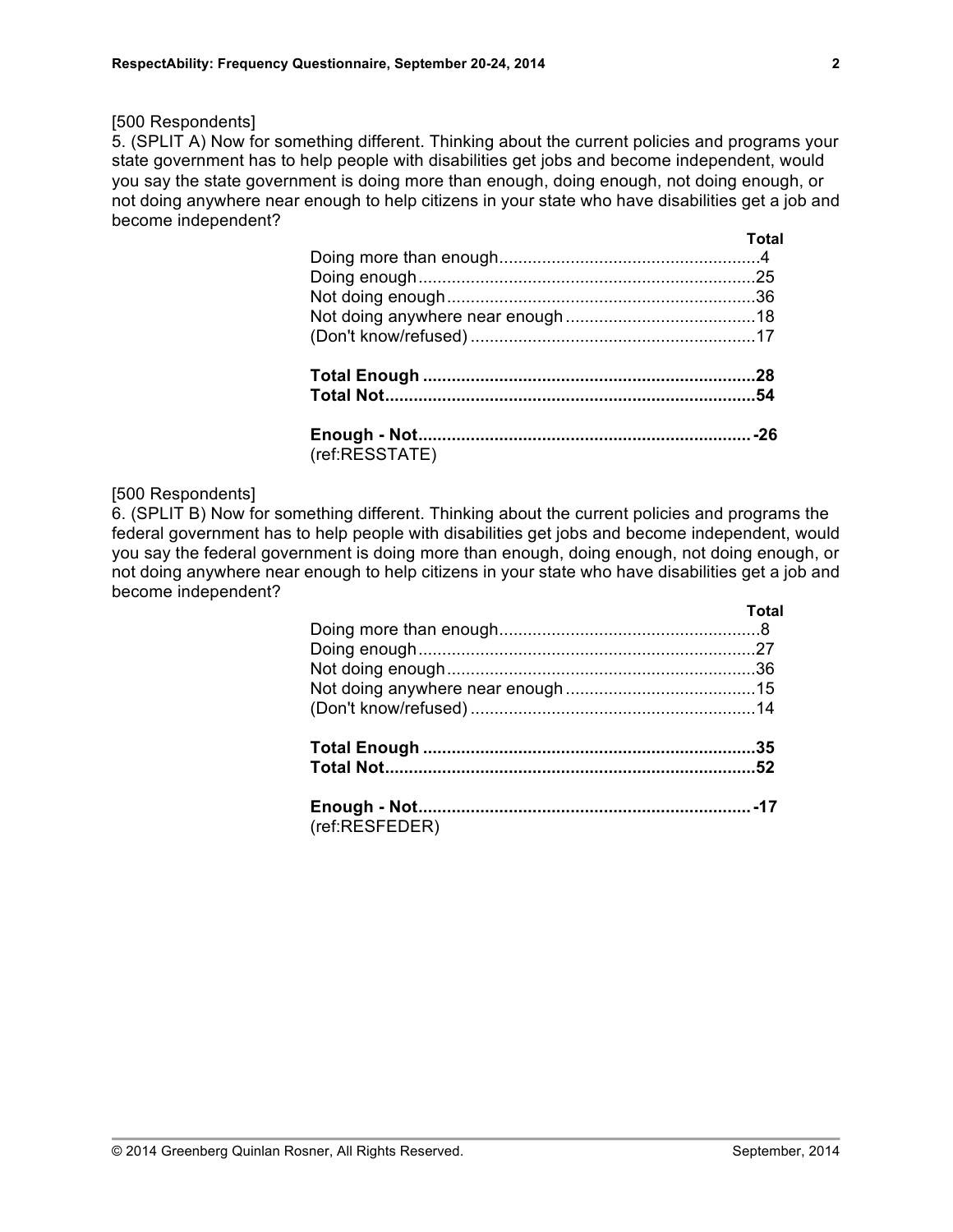7. Would you be more likely or less likely to vote for a candidate for U.S. Senate who makes enabling citizens with disabilities to get jobs and become independent a high priority, or would it make no difference to your vote? **Total**

|                | тотаг |
|----------------|-------|
|                |       |
|                |       |
|                |       |
|                |       |
|                |       |
|                |       |
|                |       |
|                |       |
|                |       |
| (ref:RESSENPR) |       |

#### [1000 Respondents]

8. And what about a candidate for governor? Would you be more likely or less likely to vote for a candidate for governor who makes enabling citizens with disabilities to get jobs and become independent a high priority, or would it make no difference to your vote? **Total**

| (ref:RESGOVPR) |  |
|----------------|--|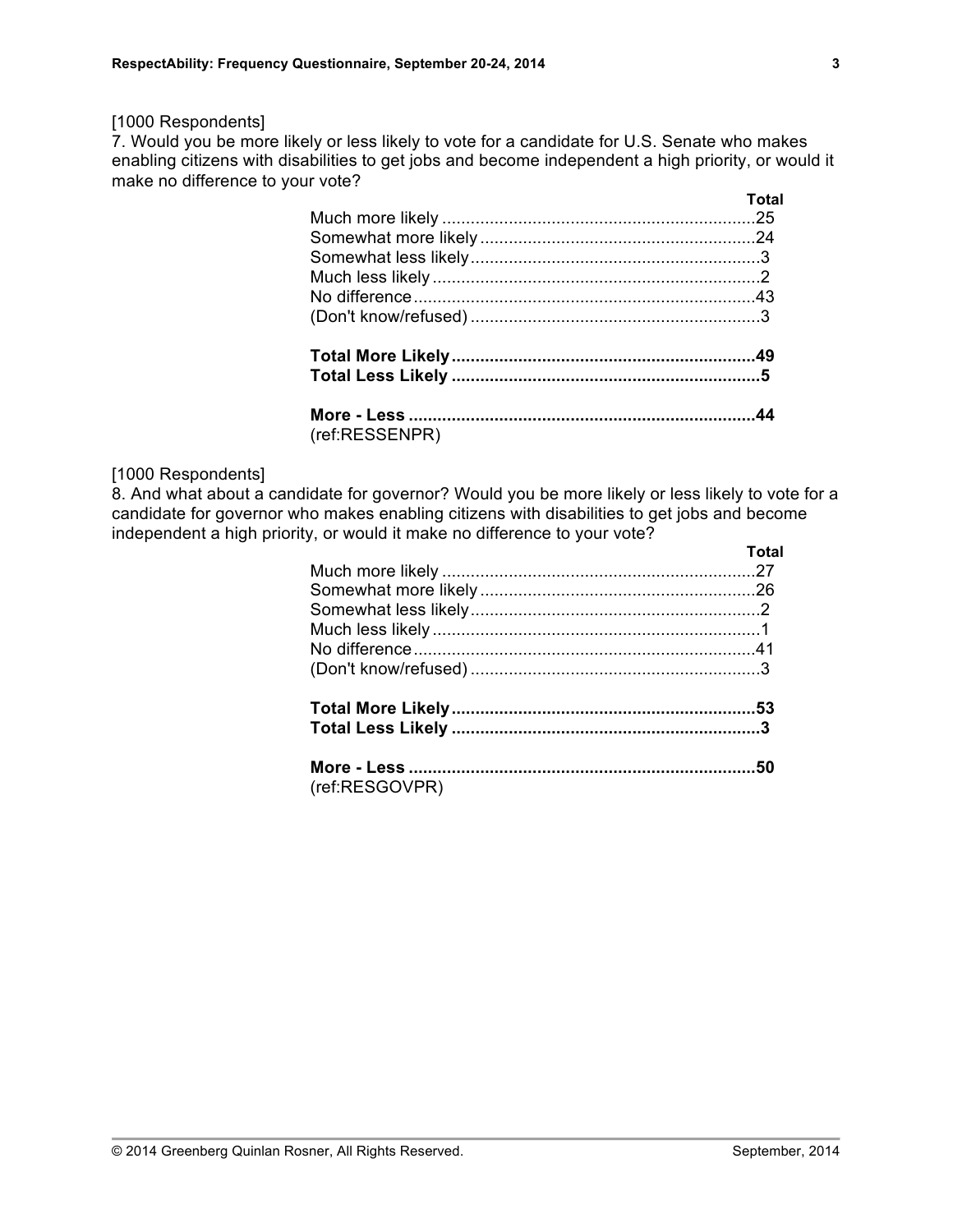9. The Convention on the Rights of Persons with Disabilities, also known as the Disability Treaty, is an international human rights treaty of the United Nations modeled after the Americans with Disabilities Act. This Treaty encourages the adoption of laws around the world that promote accessibility, equal opportunities and end abuse and discrimination of people with disabilities. The Treaty will not change existing U.S. law or add additional costs to its budget.

|                | <b>Total</b> |
|----------------|--------------|
|                |              |
|                |              |
|                |              |
|                |              |
|                |              |
|                |              |
|                |              |
|                |              |
| (ref:RESTREAT) |              |

## [500 Respondents]

10. (SPLIT B) As a customer, how important is it to you that the companies you do business with do not discriminate against qualified people with disabilities: very important, somewhat important, not very important or not at all important? Remember, this is an anonymous survey.

|                | Total |
|----------------|-------|
|                |       |
|                |       |
|                |       |
|                |       |
|                |       |
|                |       |
|                |       |
|                |       |
| (ref:RESEMPLY) |       |

**4**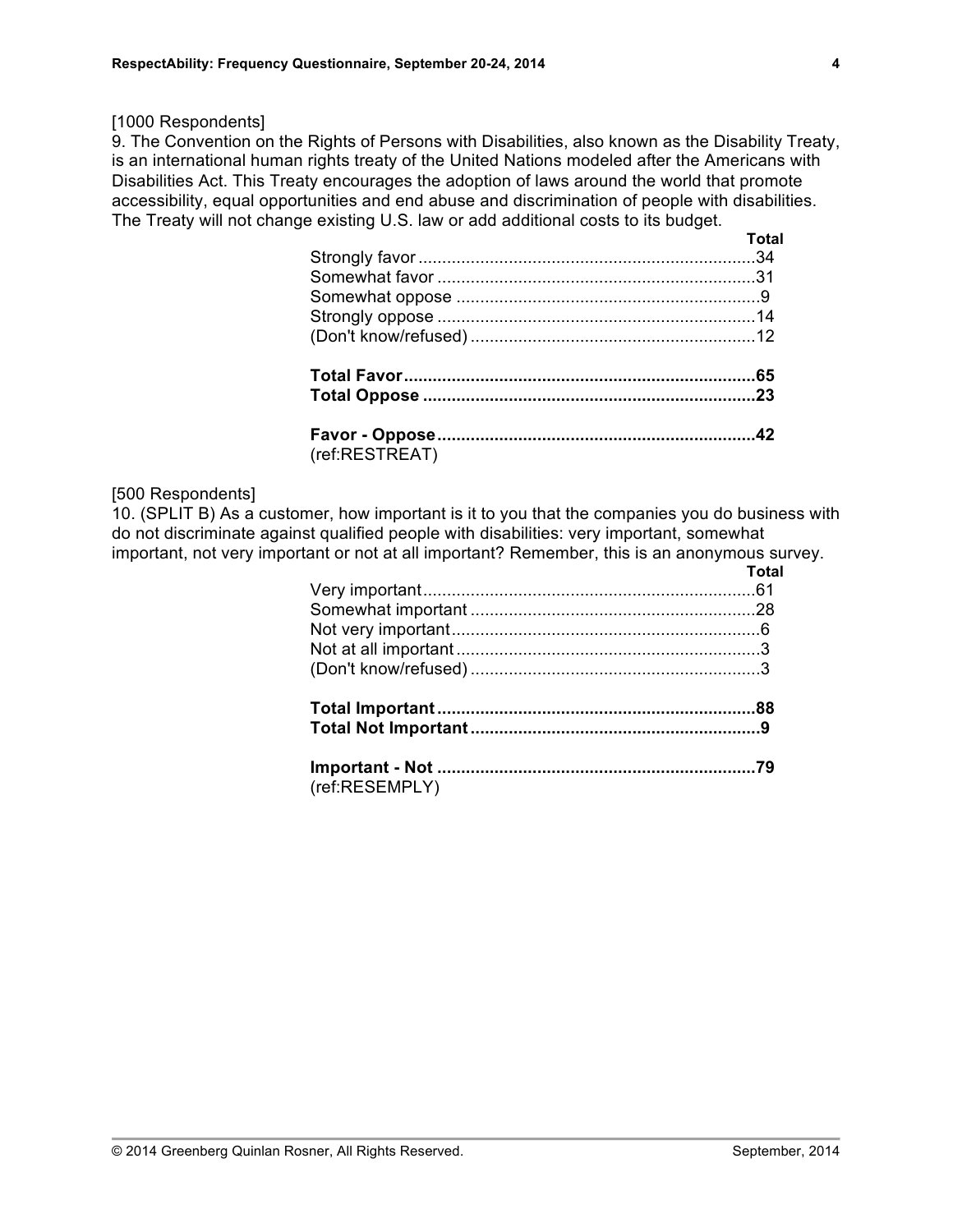11. (SPLIT A) If you were an employer, manager or small business owner, how willing would you be to hire a qualified person with a disability: very willing, somewhat willing, not very willing or not at all willing? Remember, this is an anonymous survey. **Total**

|                | TOLAI |
|----------------|-------|
|                |       |
|                |       |
|                |       |
|                |       |
|                |       |
|                |       |
|                |       |
|                |       |
| (ref:RESCSTMR) |       |

## [1000 Respondents]

12. Today, 70 percent of people with disabilities don't have jobs, even though most of them would prefer to work. Of the following reasons, which do you believe is the most important reason why unemployment is so high among people with disabilities? **Total**

|                                                            | ושיי |
|------------------------------------------------------------|------|
| People with disabilities could lose government benefits if |      |
| Employers are unwilling to hire someone with a disability  |      |
|                                                            | .20  |
| Employers are worried about lawsuits if they hire          |      |
|                                                            |      |
|                                                            |      |
|                                                            |      |
| People with disabilities cannot do the job as well as      |      |
|                                                            |      |
| People with disabilities have not tried hard enough4       |      |
|                                                            |      |
|                                                            |      |
| (ref:RESUNMPL)                                             |      |
|                                                            |      |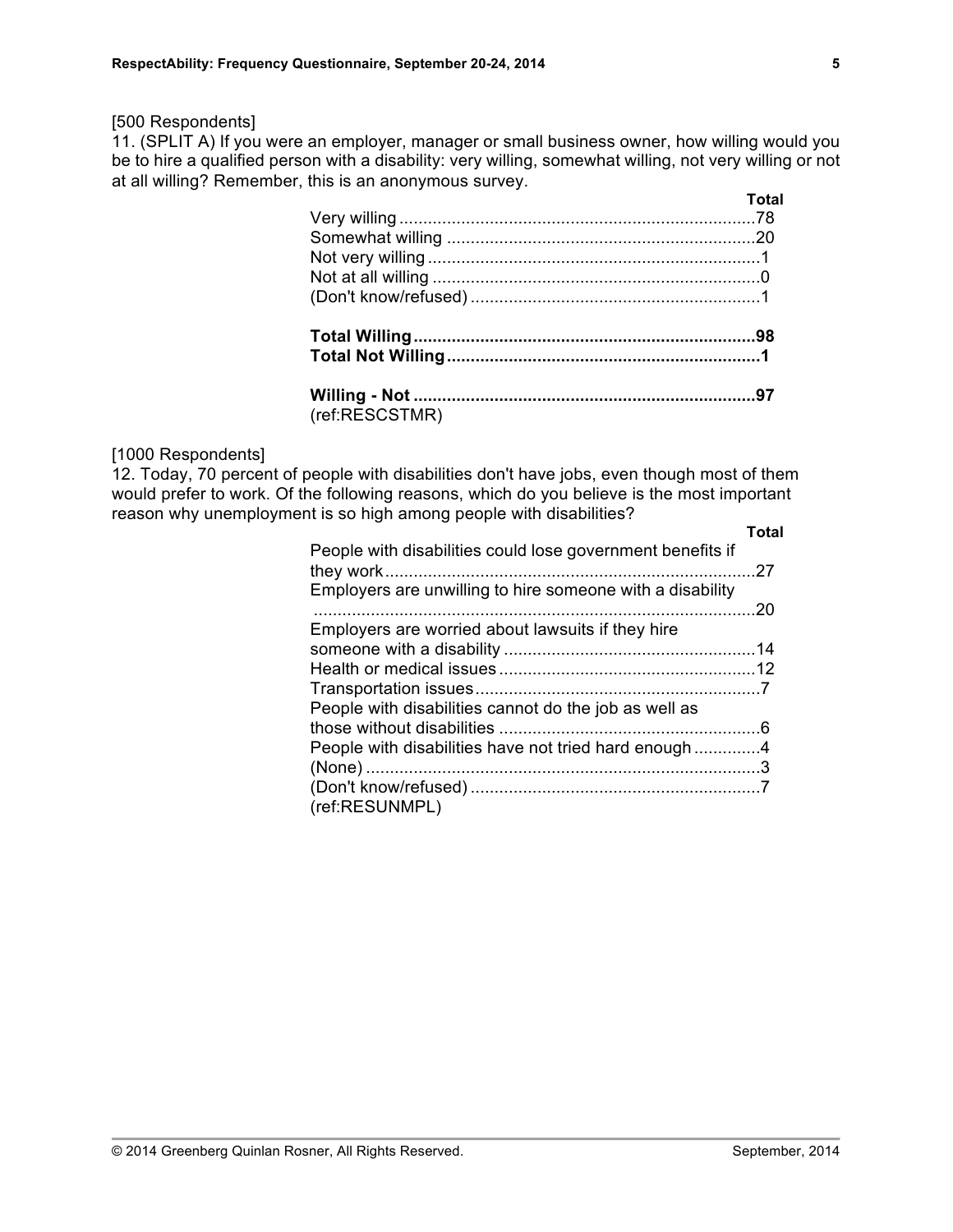13. Under current law, people with disabilities who receive Medicaid and other payments from federal and state government have a cap or limit of 1,070 dollars per month in income and 2,000 dollars in total assets before they lose their benefits. Would you favor or oppose changing the law to increase these caps and allow people with disabilities to earn more without risking their benefits? **Total**

|               | . . v . a |
|---------------|-----------|
|               |           |
|               |           |
|               |           |
|               |           |
|               |           |
|               |           |
|               |           |
|               |           |
| (ref:RESCAPS) |           |

#### [1000 Respondents]

14. Would you be more likely or less likely to vote for a candidate for U.S. Senate who supports changing this law to increase these caps and allow people with disabilities to earn more without risking their benefits or would it make no difference to your vote?

|                | Total |
|----------------|-------|
|                |       |
|                |       |
|                |       |
|                |       |
|                |       |
|                |       |
|                |       |
|                |       |
|                |       |
| (ref:RESSNCAP) |       |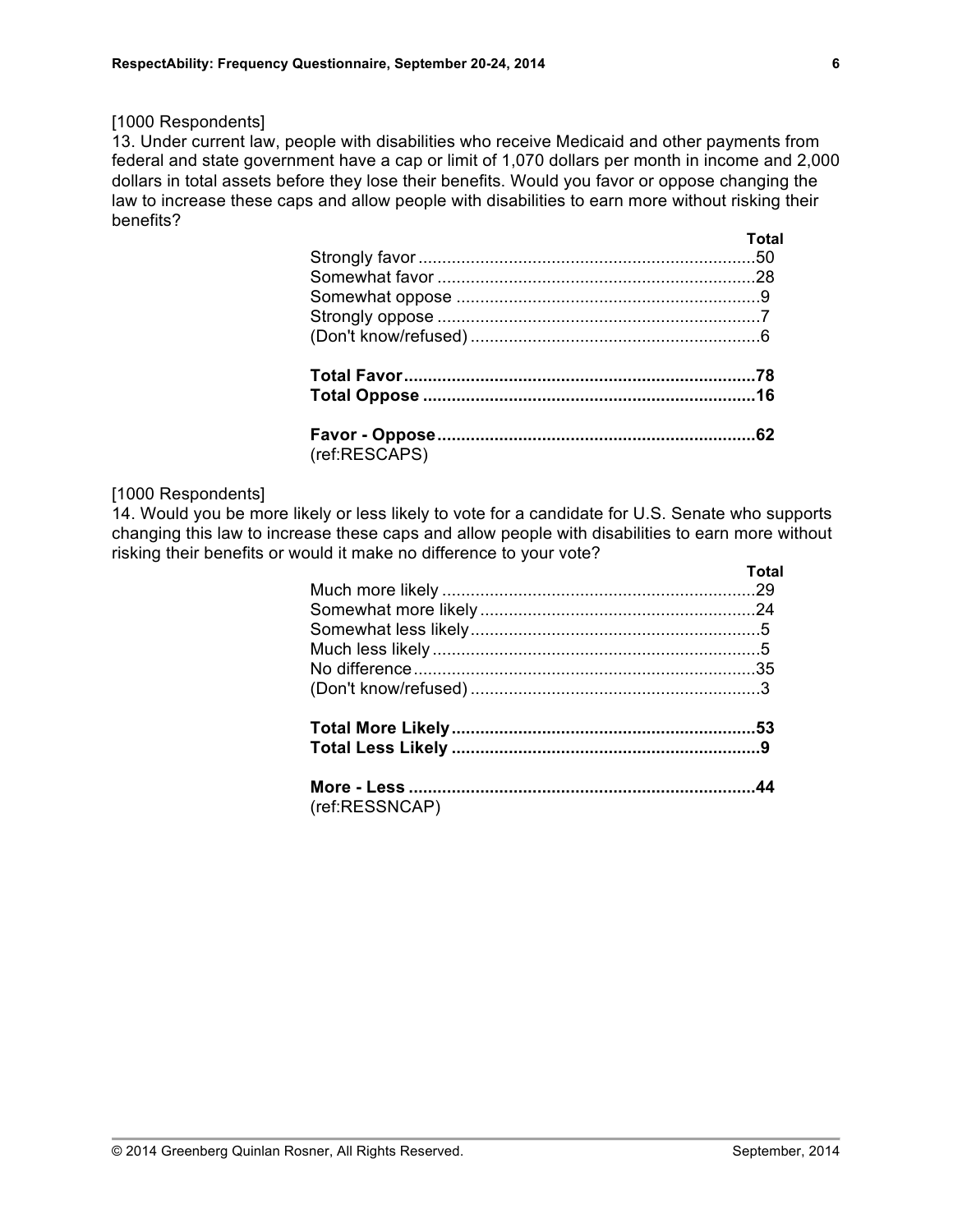15. Do you, a family member, or a close friend have a disability?

| Total |
|-------|
|       |
|       |
|       |
|       |
|       |
|       |

(ref:RESKNOW)

16. Finally, I would like to ask you a few questions for statistical purposes. What is the last year of schooling that you have completed?

|            | Total |
|------------|-------|
|            |       |
|            |       |
|            |       |
|            |       |
|            |       |
|            |       |
| (ref:EDUC) |       |

#### 17. In what year were you born?

|           | Total |
|-----------|-------|
|           |       |
|           |       |
|           |       |
|           |       |
|           |       |
|           |       |
|           |       |
|           |       |
|           |       |
|           |       |
|           |       |
| (ref:AGE) |       |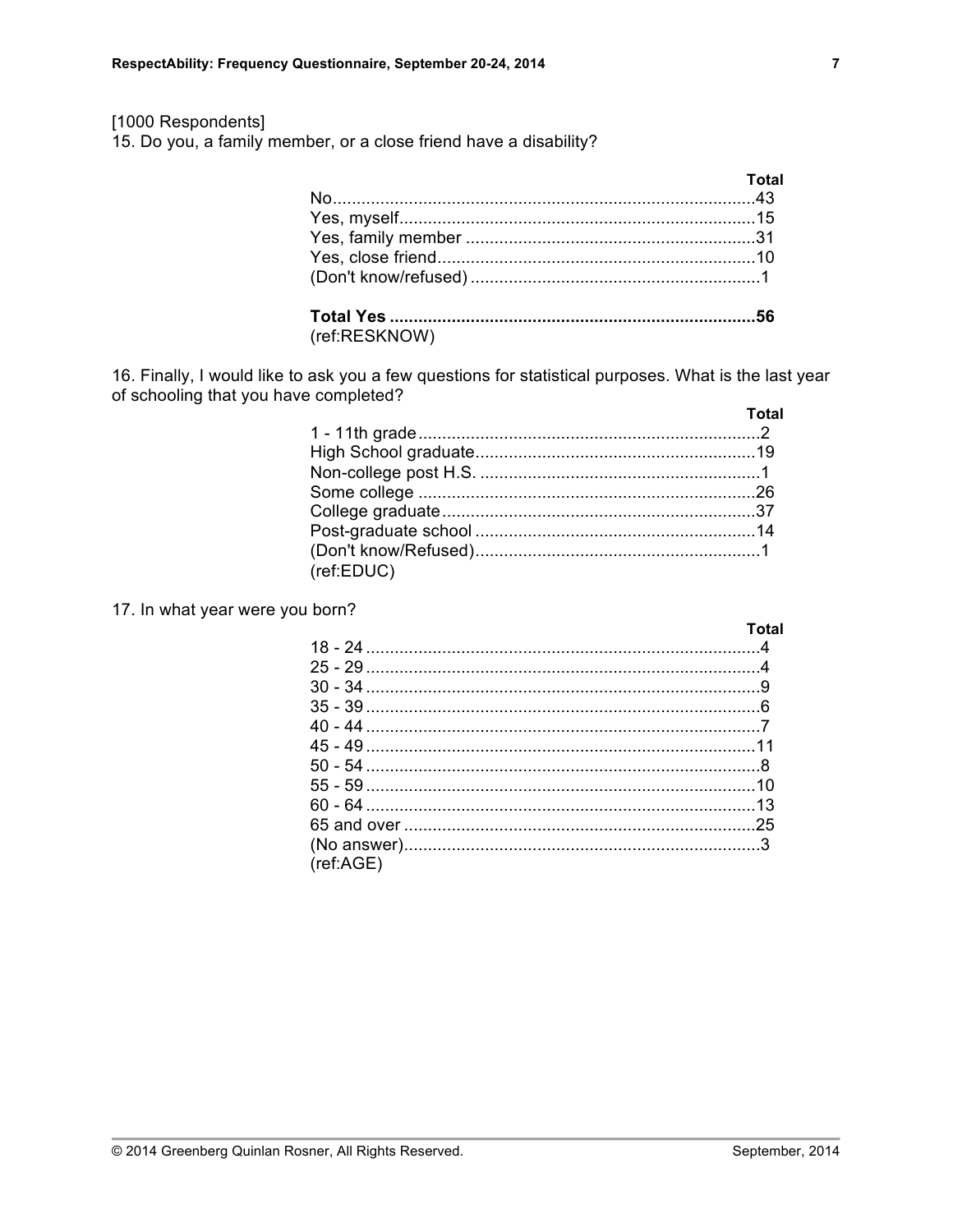18. Are you married, single, living with a partner, separated, divorced, or widowed?

|               | <b>Total</b> |
|---------------|--------------|
|               |              |
|               |              |
|               |              |
|               |              |
|               |              |
|               |              |
|               |              |
|               |              |
| (ref:MARITAL) |              |

19. Generally speaking, do you think of yourself as a Democrat, a Republican or what?

|              | Total |
|--------------|-------|
|              |       |
|              |       |
|              |       |
|              |       |
|              |       |
|              |       |
|              |       |
|              |       |
| (ref:PTYID1) |       |

20. Thinking in political terms, would you say that you are Conservative, Moderate, or Liberal?

|             | <u>and the contract of the Total</u> |
|-------------|--------------------------------------|
|             |                                      |
|             |                                      |
|             |                                      |
| (ref:IDEO1) |                                      |